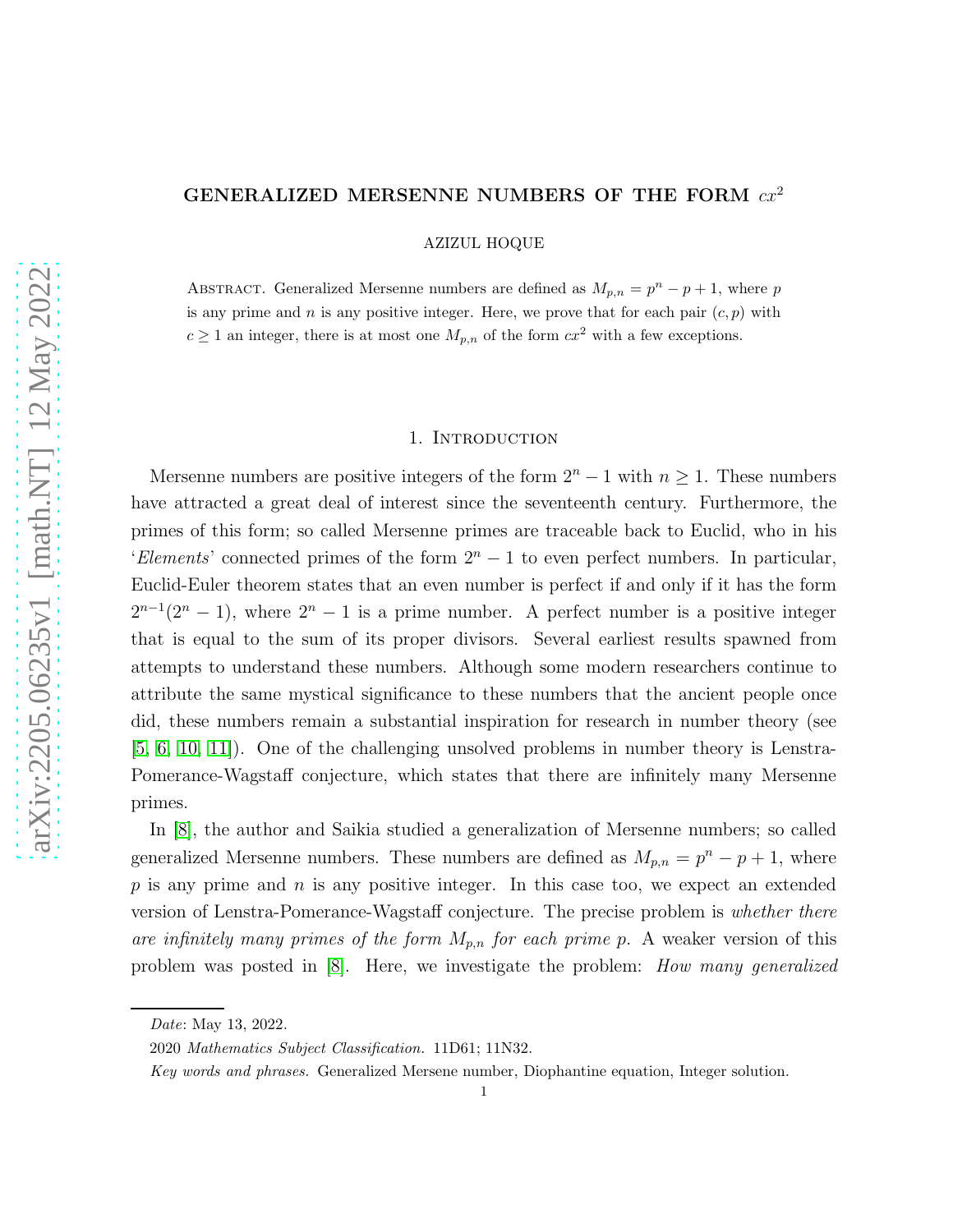Mersenne numbers are there of the form  $cx^2$  for each pair of integers  $(c, p)$  with  $c \ge 1$  and integer and p a prime? Precisely, we prove:

<span id="page-1-0"></span>**Theorem 1.1.** For any odd integer  $c \geq 1$  and a prime p, the generalized Mersenne numbers of the form  $cx^2$  are 1, 25 and 121, with at most one more possibility for each pair  $(c, p)$ . Further for even integer  $c \geq 2$ , there is no generalized Mersenne number of the form  $cx^2$ .

Assume that  $2^{n} - 1 = cx^{2}$ . Then for  $n \geq 3$ , we have  $c \equiv 7 \pmod{8}$  and thus by [\[4,](#page-4-5) p. 1,  $cx^2 + 1 = 2^n$  has at least one solution  $(x, n)$ . Therefore we have the following straightforward corollary.

**Corollary 1.1.** Let c be a positive integer. If  $c \not\equiv 7 \pmod{8}$ , then 1 is the only Mersenne number of the form  $cx^2$ . Further for  $c \equiv 7 \pmod{8}$ , there is exactly one Mersenne number of the form  $cx^2$ .

The proof of Theorem [1.1](#page-1-0) largely relies on a remarkable result of Bugeaud and Shorey [\[2,](#page-4-6) Theorem 1] on the positive integer solutions of certain Diophantine equations.

# 2. Preliminary descent

We begin this section with a classical result of Bugeaud and Shorey [\[2\]](#page-4-6) on the number of positive integer solutions of certain Diophantine equations. Before stating this result, we need to introduce some definitions and notations.

Let  $F_k$  (resp.  $L_k$ ) denote the k-th term in the Fibonacci (resp. Lucas) sequence defined by  $F_0 = 0, F_1 = 1$ , and  $F_{k+2} = F_k + F_{k+1}$  (resp.  $L_0 = 2, L_1 = 1$ , and  $L_{k+2} = L_k + L_{k+1}$ ), where  $k \geq 0$  is an integer. Given  $\lambda \in \{1, \sqrt{2}, 2\}$ , we define the sets  $\mathcal{F}, \mathcal{G}, \mathcal{H} \subset \mathbb{N} \times \mathbb{N} \times \mathbb{N}$ as follows:

$$
\mathcal{F} := \{ (F_{k-2\varepsilon}, L_{k+\varepsilon}, F_k) \mid k \ge 2, \varepsilon \in \{\pm 1\} \},
$$
  

$$
\mathcal{G} := \{ (1, 4p^r - 1, p) \mid p \text{ is an odd prime}, r \ge 1 \},
$$

$$
\mathcal{H} := \left\{ (D_1, D_2, p) \middle| \text{an odd prime and there exist positive integers } r, s \text{ such that } \begin{cases} D_1, D_2, p \text{ and } p \text{ are mutually coprime positive integers } r, s \text{ such that } D_1 s^2 + D_2 = \lambda^2 p^r \text{ and } 3D_1 s^2 - D_2 = \pm \lambda^2 \end{cases} \right\}.
$$

Note that for  $\lambda = 2$ , the condition "odd" on the prime p should be removed from the above notations.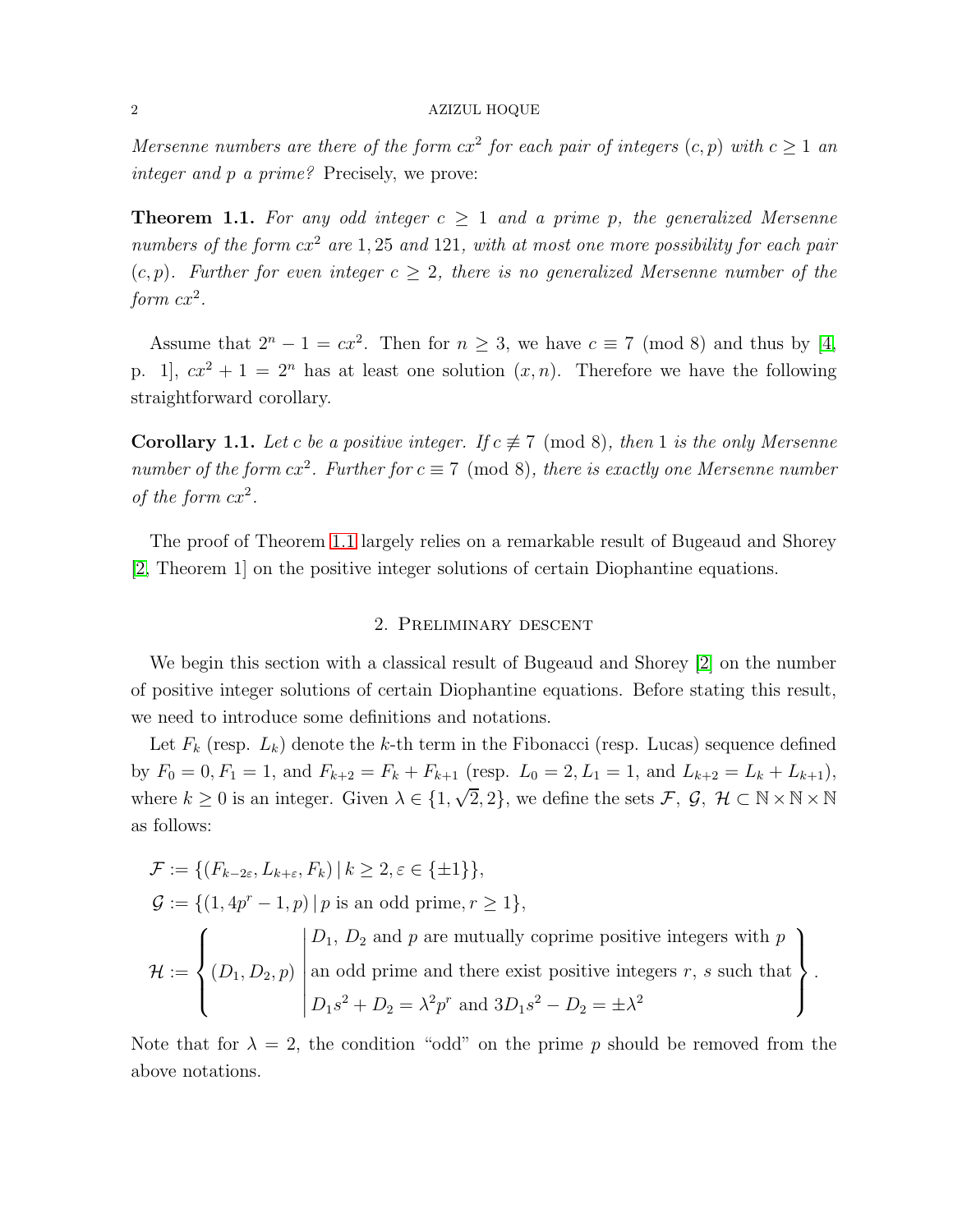<span id="page-2-1"></span>**Theorem A.** [\[2,](#page-4-6) Theorem 1] Assume that  $D_1$  and  $D_2$  are coprime positive integers, and p is a prime satisfying  $gcd(D_1D_2, p) = 1$ . Then for  $\lambda \in \{1, \sqrt{2}, 2\}$ , the number of positive integer solutions  $(x, y)$  of the Diophantine equation

<span id="page-2-0"></span>
$$
D_1 x^2 + D_2 = \lambda^2 p^y \tag{2.1}
$$

is at most one, except for

$$
(\lambda, D_1, D_2, p) \in \Omega := \left\{ \begin{aligned} &(2, 13, 3, 2), (\sqrt{2}, 7, 11, 3), (1, 2, 1, 3), (2, 7, 1, 2), \\ &(\sqrt{2}, 1, 1, 5), (\sqrt{2}, 1, 1, 13), (2, 1, 3, 7) \end{aligned} \right\}
$$

and  $(D_1, D_2, p) \in \mathcal{F} \cup \mathcal{G} \cup \mathcal{H}$ .

Note that the authors in [\[2\]](#page-4-6) were unable to determine  $(\lambda, D_1, D_2, p) = (2, 7, 25, 2)$  in the set  $\Omega$  due to a mild error in calculation. It gives two solutions to [\(2.1\)](#page-2-0), namely,  $(x, y) = (1, 3), (17, 9)$ . This comes from simple computation, and it can also be confirmed by [\[9\]](#page-4-7) that these are the only solutions in positive integers corresponding to the above quadruple.

We also need the following result of the author.

<span id="page-2-2"></span>**Lemma 2.1.** [\[7,](#page-4-8) Lemma 2.1] For an integer  $k \geq 0$ , let  $F_k$  (resp.  $L_k$ ) denote the k-th Fibonacci (resp. Lucas) number. Then for  $\varepsilon = \pm 1$ , we have  $4F_k - F_{k-2\varepsilon} = L_{k+\varepsilon}$ .

In [\[3\]](#page-4-9), Cohn completely solved the Diophantine equation  $x^2+2^k = y^n$  in positive integers x, y and n, when  $k \geq 1$  is an odd integer. We deduce the following lemma from his result (see [\[3,](#page-4-9) Theorem]).

<span id="page-2-3"></span>Lemma 2.2. The solutions of the equation

$$
x^2 + 2 = 3^n, \ x, y, n \in \mathbb{N}
$$
 (2.2)

are  $(x, n) = (1, 1), (5, 3)$ .

On the other hand, for even positive integer  $k$ , Arif and Abu Muriefah gave the complete solution of the Diophantine equation  $x^2 + 2^k = y^n$  in positive integers x, y and n. The next lemma can easily be deduced from their result [\[1,](#page-4-10) Theorem 1].

<span id="page-2-4"></span>Lemma 2.3. The solutions of the equation

$$
x^2 + 4 = 5^n, \ x, y, n \in \mathbb{N}
$$
 (2.3)

are  $(x, n) = (1, 1), (11, 3).$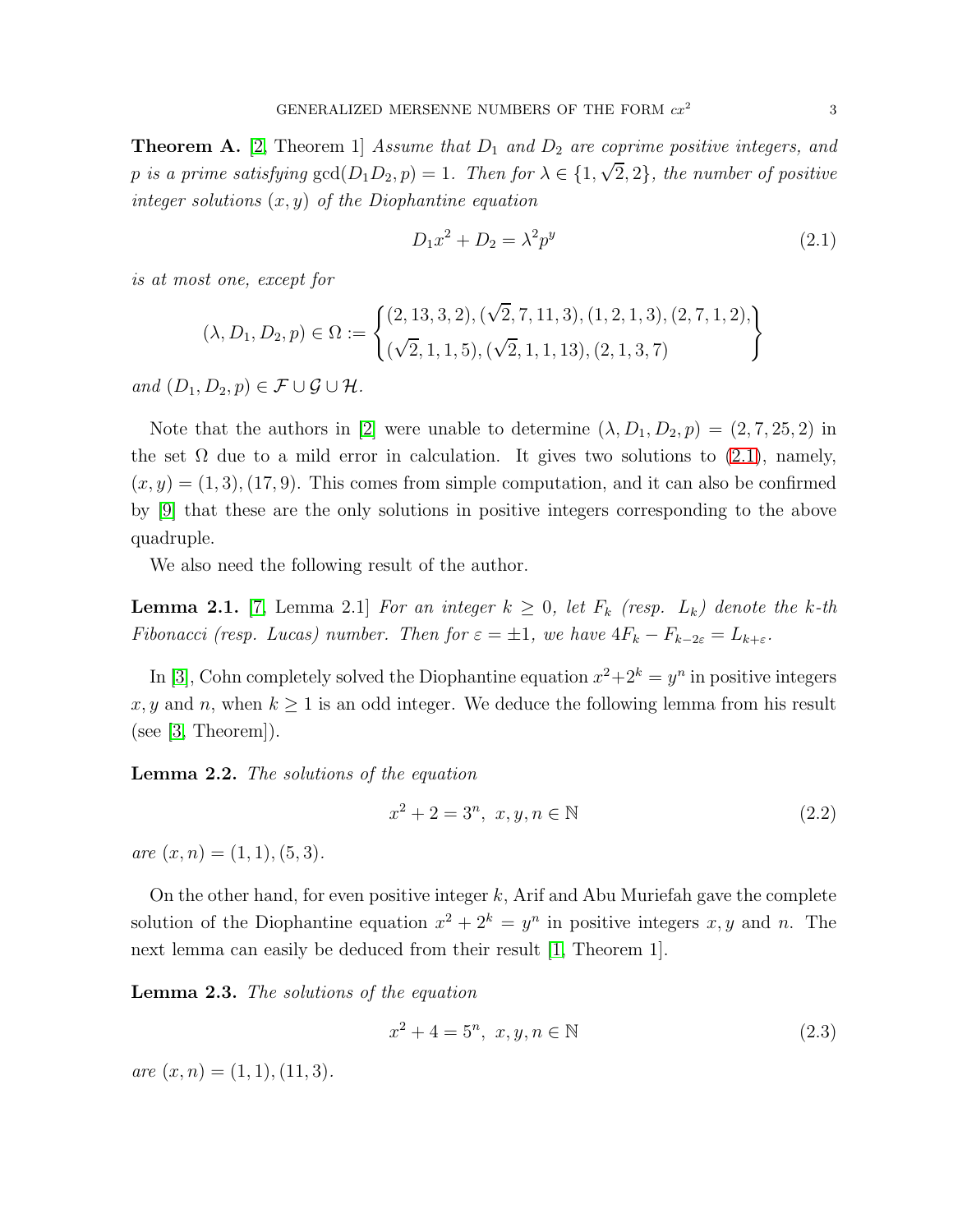#### 4 AZIZUL HOQUE

# 3. Proof of Theorem [1.1](#page-1-0)

Assume that N is a generalized Mersenne number such that  $N = cx^2$ . Then for some prime p and positive integer n, we have  $M_{p,n} = cx^2$ . This can be written as

<span id="page-3-0"></span>
$$
cx^2 + p - 1 = p^n.
$$
\n(3.1)

Clearly  $p \nmid cx$  and  $gcd(c, p-1) = 1$ . It is easy to see from [\(3.1\)](#page-3-0) that there is no generalized Mersenne number of the form  $cx^2$  when  $2 | c$ .

Let the sets  $\Omega, \mathcal{F}, \mathcal{G}$  and  $\mathcal{H}$  be as in Theorem [A.](#page-2-1) If  $(c, p-1, p) \in \Omega$ , then  $(c, p-1, p) =$  $(2, 1, 3)$  which is not possible.

Now let  $(c, p-1, p) \in \mathcal{F}$ . Then  $(F_{k-2\varepsilon}, L_{k+\varepsilon}, F_k) = (c, p-1, p)$ , and thus by Lemma [2.1](#page-2-2)  $4p - c = p - 1$ . This implies that  $c + p \equiv 1 \pmod{4}$ .

If  $p > 2$ , then  $(3.1)$  modulo 4 gives

$$
c \equiv \begin{cases} 1 \pmod{4} & \text{if } 2 \nmid n, \\ 2 - p \pmod{4} & \text{if } 2 \mid n. \end{cases}
$$

Thus  $c + p \equiv 1 \pmod{4}$  implies that either  $p \equiv 0 \pmod{4}$  or  $2 \equiv 1 \pmod{4}$ , and none of these is possible.

For  $p = 2$ , we have  $F_k = 2$  and  $L_{k+\varepsilon} = 1$ , which are again not possible. Therefore,  $(c, p-1, p) \notin \mathcal{F}$ 

Assume that  $(c, p-1, p) \in \mathcal{G}$ . Then  $p-1 = 4p^r - 1$  for some positive integer r. This implies that  $p(4p^{r-1}-1) = 0$  and thus  $4p^{r-1} = 1$  which is not possible. Thus,  $(c, p-1, p) \notin \mathcal{G}$ .

Now if  $(c, p-1, p) \in \mathcal{H}$ , then for odd prime p, we have

<span id="page-3-2"></span>
$$
cs^2 + p - 1 = p^r \tag{3.2}
$$

and

<span id="page-3-1"></span>
$$
3cs^2 - p + 1 = \pm 1,\tag{3.3}
$$

where  $r$  and  $s$  are positive integers.

From [\(3.3\)](#page-3-1), we have  $3cs^2 = p$  and thus  $(c, p, s) = (1, 3, 1)$ . Therefore [\(3.1\)](#page-3-0) becomes  $x^2 + 2 = 3^n$ , and hence by Lemma [2.2](#page-2-3) we have  $(x, n) = (1, 1), (5, 3)$ . This shows that 1 and 25 are only generalized Mersenne numbers  $M_{3,n}$  which can be written in the form  $cx^2$ .

Again from [\(3.3\)](#page-3-1), we have  $3cs^2 = p - 2$  and thus [\(3.2\)](#page-3-2) gives  $p(4 - 3p^{r-1}) = 5$ , which implies that  $(p, r) = (5, 1)$ . This gives  $(c, s) = (1, 1)$  and hence  $(3.1)$  becomes  $x^2 + 4 = 5^n$ . By Lemma [2.3,](#page-2-4) we get  $(x, n) = (1, 1), (11, 3)$ , which shows that 1 and 121 are only